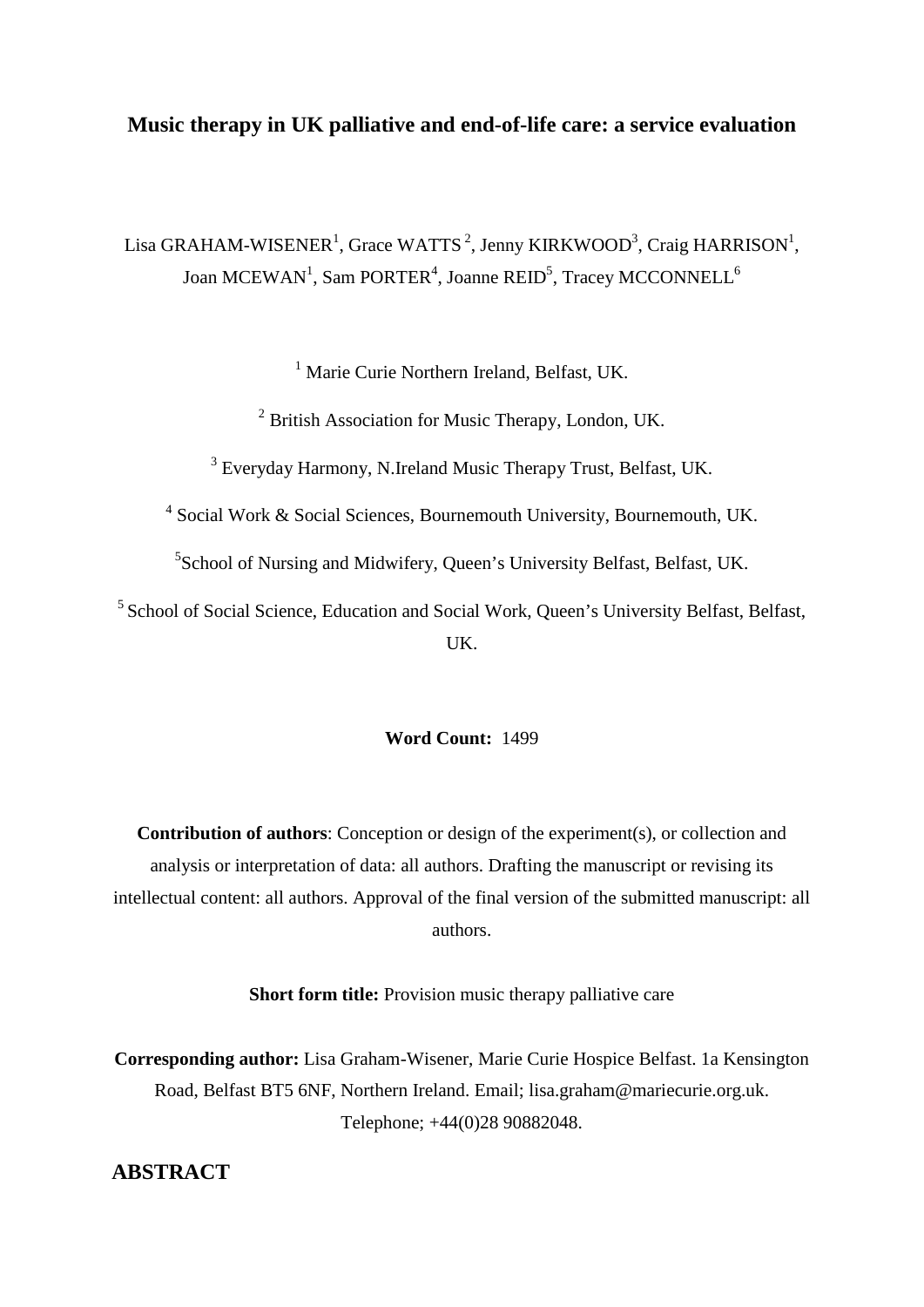Music therapy aligns to the holistic approach to palliative and end of life care, with an emergent evidence base reporting positive effect on a range of health related outcomes for both patient and family carer alongside high client demand. However, the current service provision and the role of music therapists in supporting individuals receiving palliative and end of life care in the UK is currently unknown.

#### **Objectives**

This service evaluation aims to identify the provision, role and perceived impact of UK music therapists in supporting patients receiving palliative and end of life care (PEOLC), their families and health and social care professionals.

#### **Methods**

A survey was distributed to the British Association for Music Therapy (BAMT) member mailing list in July 2017. BAMT is the professional body for HCPC registered Music Therapists in the UK.

### **Results**

Fifty respondents identified themselves as music therapists currently working with clients receiving PEOLC. The respondents largely reported (84.7%) less than 10 years' experience working in PEOLC settings, with only a minority receiving statutory funding for their role. Music therapists most commonly reported supporting adults with neurological conditions, cancers and dementia.

#### **Conclusions**

Although promising that evidence suggests provision of music therapy in UK PEOLC settings in the past 10 years to have increased, lack of sustainable funding suggests the role to not be consistently accessible in PEOLC.

## **INTRODUCTION**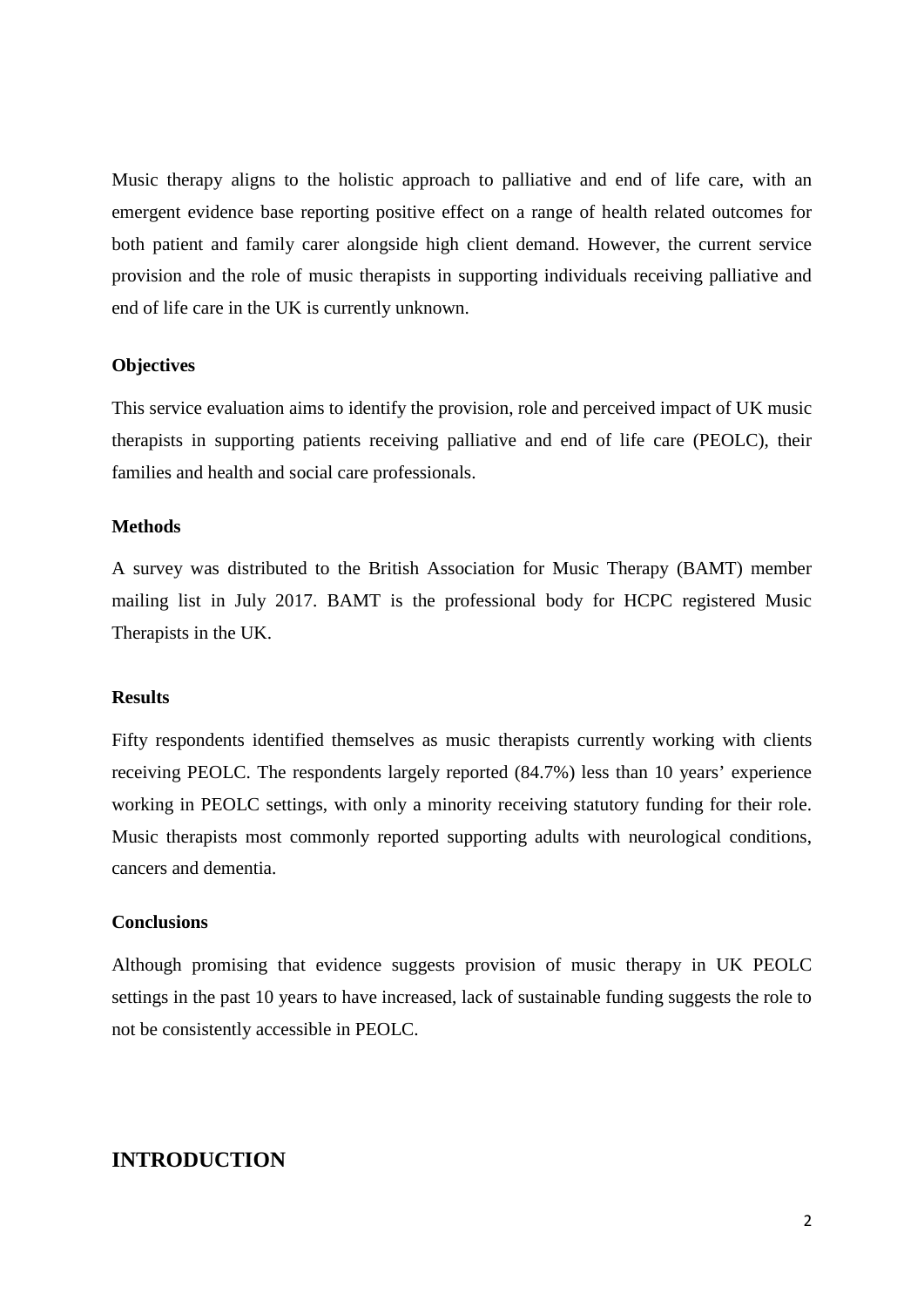Music therapy (MT) aligns to the holistic approach of palliative and end of life care (PEOLC) as the 'active total care of patients' [1] and involves 'the use of sounds and music within an evolving relationship between client and therapist to support and encourage physical, mental, social, spiritual and emotional wellbeing' [2]. Rather than the passive use of music as part of therapy, music therapists use music as the agent of therapeutic change [3]. There is rigorous research evidencing the impact of MT on pain in general PEOLC populations [4;5] and across a range of outcomes in distinct clinical populations such as dementia [6]. Although research evidencing the impact of MT on psychosocial outcomes in general PEOLC is as yet unequivocal [4;5], the evidence base for this intervention is otherwise persuasive.

In the United States, MT is one of the two most common forms of complementary therapy provided by hospices [7]. However, the provision and role of music therapists in supporting individuals receiving PEOLC in the UK is currently unknown. With an established evidence base across several outcomes and patient populations [4;5;6] and suggestion of high patient demand [8], information on existing service provision would be valuable to i) assess the extent of MT implementation in practice and ii) understand the current practice of music therapists in PEOLC to ensure prospective research is reflective of this.

This service evaluation aims to identify the provision, role and perceived impact of UK music therapists in supporting patients receiving palliative and end of life care, their families and health and social care professionals.

## **MATERIALS AND METHODS**

A survey was distributed to the British Association for Music Therapy (BAMT) member mailing list in July 2017. BAMT is the professional body for HCPC registered music therapists in the UK. In the UK music therapists have formal Master's level training and are registered with the Health and Care Professionals Council as allied health professionals. An invitation email was circulated to the membership directory, explaining the purpose of the evaluation and containing a link to the survey. Members were invited to respond if they provide support to people receiving PEOLC. A 27-item survey was developed on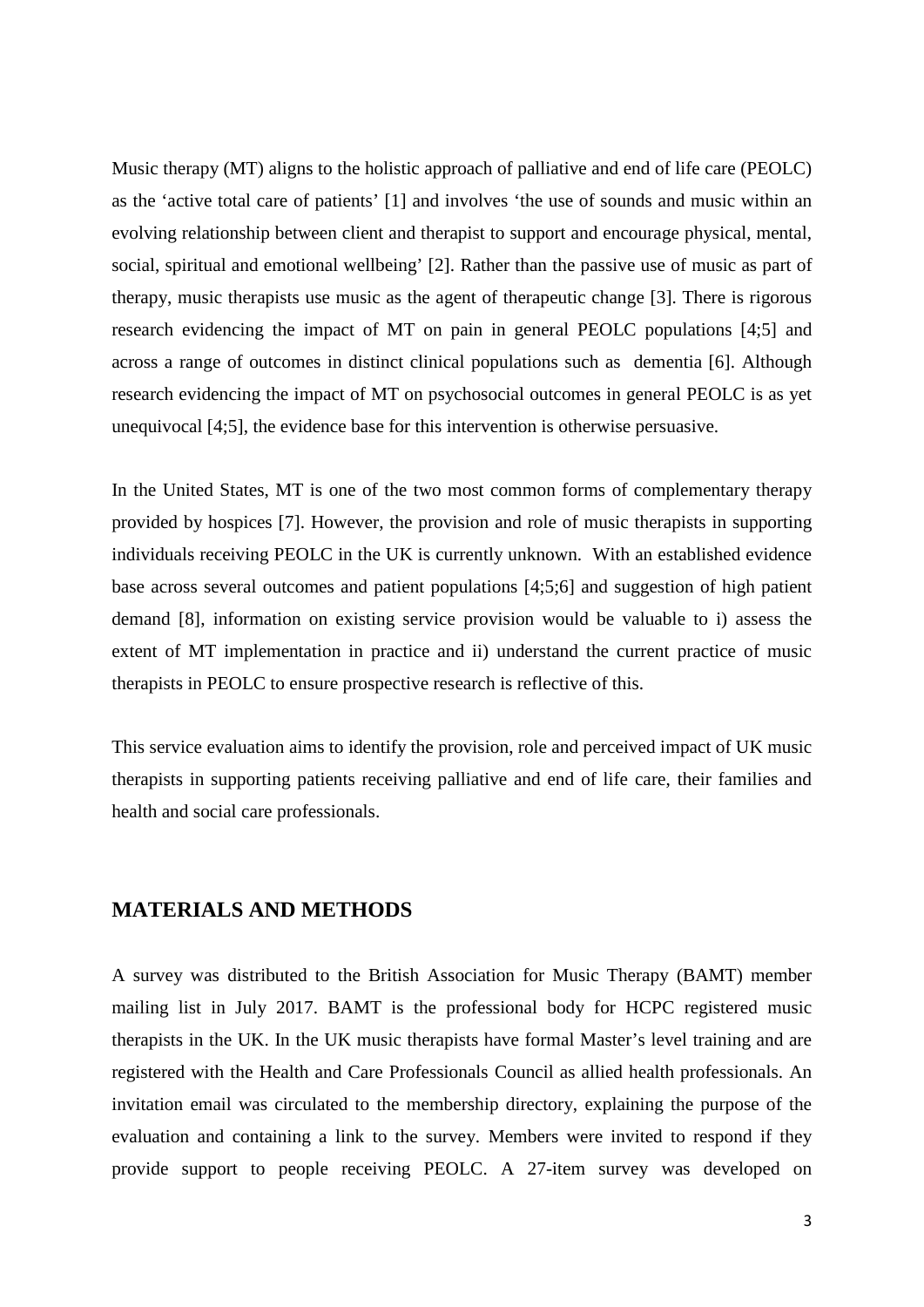SurveyMonkey, an internet data collection service, based on the published literature and input from music therapist clinicians The survey contained items on the music therapist's role, setting and client base, session format, therapeutic approach and goals, perceived impact of MT, and measurement of impact. Two reminder emails were sent, alongside newsletter and social media reminders, with the survey closing September 2017.

Analysis of descriptive statistics was undertaken with frequency data reported.

### **RESULTS**

#### **Music Therapist Provision**

Of the 745 members contacted, the survey received responses from 50 (7%) UK music therapists indicating they provide support to people receiving PEOLC. Respondents were largely full practitioner members  $n=47$  (94%) with a minority  $n=3$  (6%) newly qualified members.

A small number of music therapists (15.2%) had >10 years' experience practicing within a PEOLC setting, with the majority reporting 1-5 years (32.6%) or 6-10 years (34.8%) experience. Including the newly qualified members, 17.4% of respondents were new to a PEOLC setting with <1 year experience.

Music therapists largely worked with PEOLC clients between 2-5 hours (30.4%) or 6-10 hours (28.3%) a week. Only a minority (13%) of music therapists provided  $>28$  hours support a week to PEOLC clients.

Only 10.9% of respondents reported their work with PEOLC clients to be supported through dedicated statutory sector funding. There was however evidence of joint NHS and charity/hospice funding in an additional 10.9% of cases. The majority of music therapists reported being supported through charitable (27.3%) or hospice self-funding (31.8%) with a number of respondents reporting time-limited grant funding (6.8%).

### **Setting & Client Group**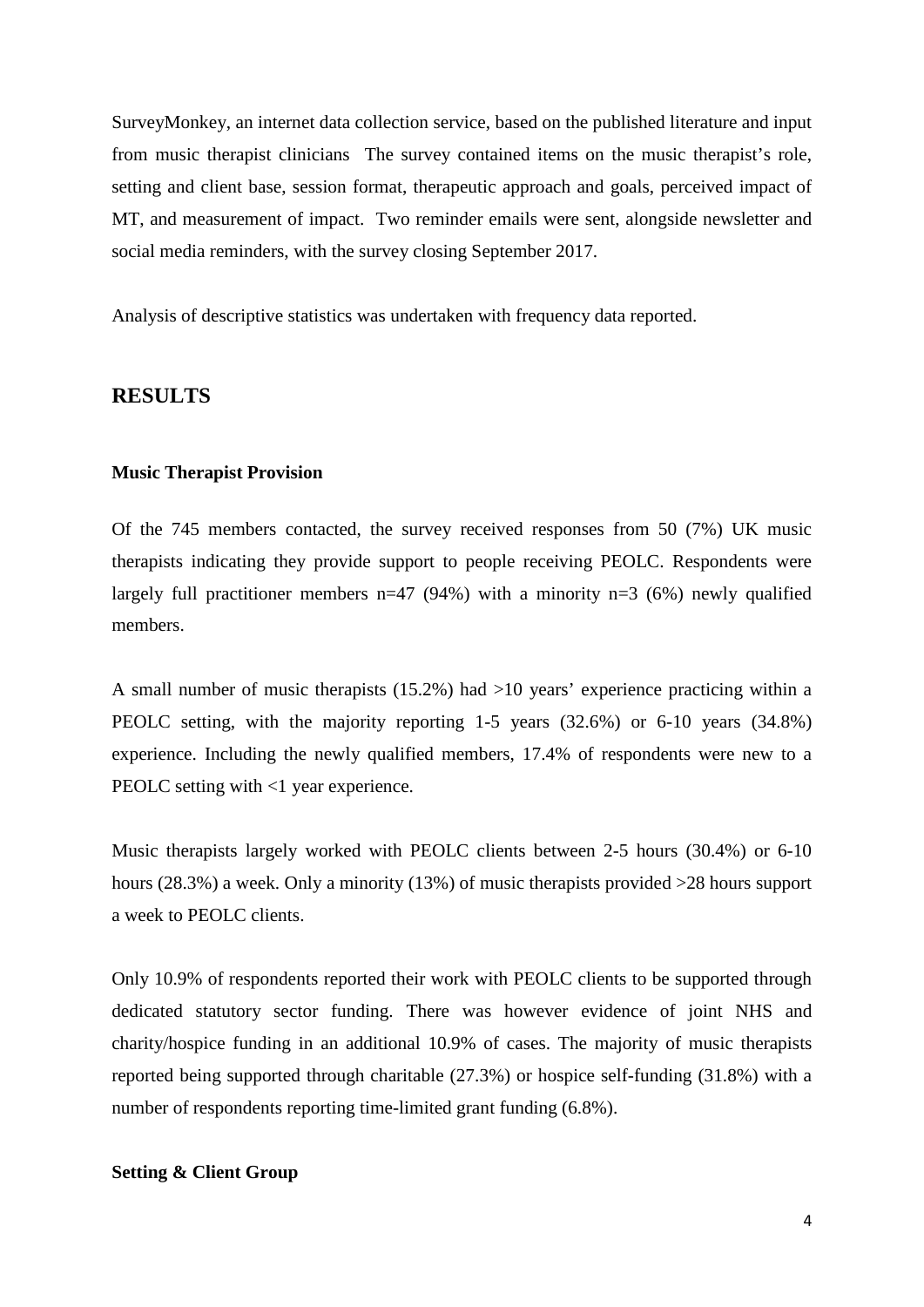Most respondents supported clients in a hospice (63.6%) or a residential care/nursing home setting (52.3%). Respondents however worked across a disparate range of settings including acute hospital (27.3%), domestic household (27.3%) and community settings (27.3%).

Respondents most commonly reported supporting those aged between 65-85 years (70.4%), with a significant number (63.6%) also reporting working with people  $> 85$  years of age. At the other end of the age scale, 34% of music therapists reported working with infants and young children <5 years of age; 40.9% with children of 6-11 years of age, and 43.2% with adolescents of 12-18 years of age.

In relation to clinical population, respondents most commonly reported working with clients with neurological conditions (68.2%), followed by cancer and haematological malignancies (65.9%), and dementia (56.8%).

### **Format of Sessions**

Respondents delivered MT to PEOLC clients both within individual sessions (97.6%) or group sessions (88.1%), with a smaller proportion also delivering community sessions (35.7%).

Of respondents providing group sessions, 75% reported practice of using 'open groups' (new attendees can join at any time), 52.5% utilised 'closed groups' (fixed membership) and 27.5% 'drop in' (attendance at the group is open to all available to attend on that day at that time) groups.

Respondents reported working jointly and working alone in planning MT sessions in equal measure. Music therapists working jointly with others to plan the MT sessions, most commonly collaborated with a nurse (59%) or a family member (41%).

During the MT session, the majority of respondents reported co-working with another person (59.5%). In the majority of cases this person was the family carer (46.2%) or an employed carer (42.3%).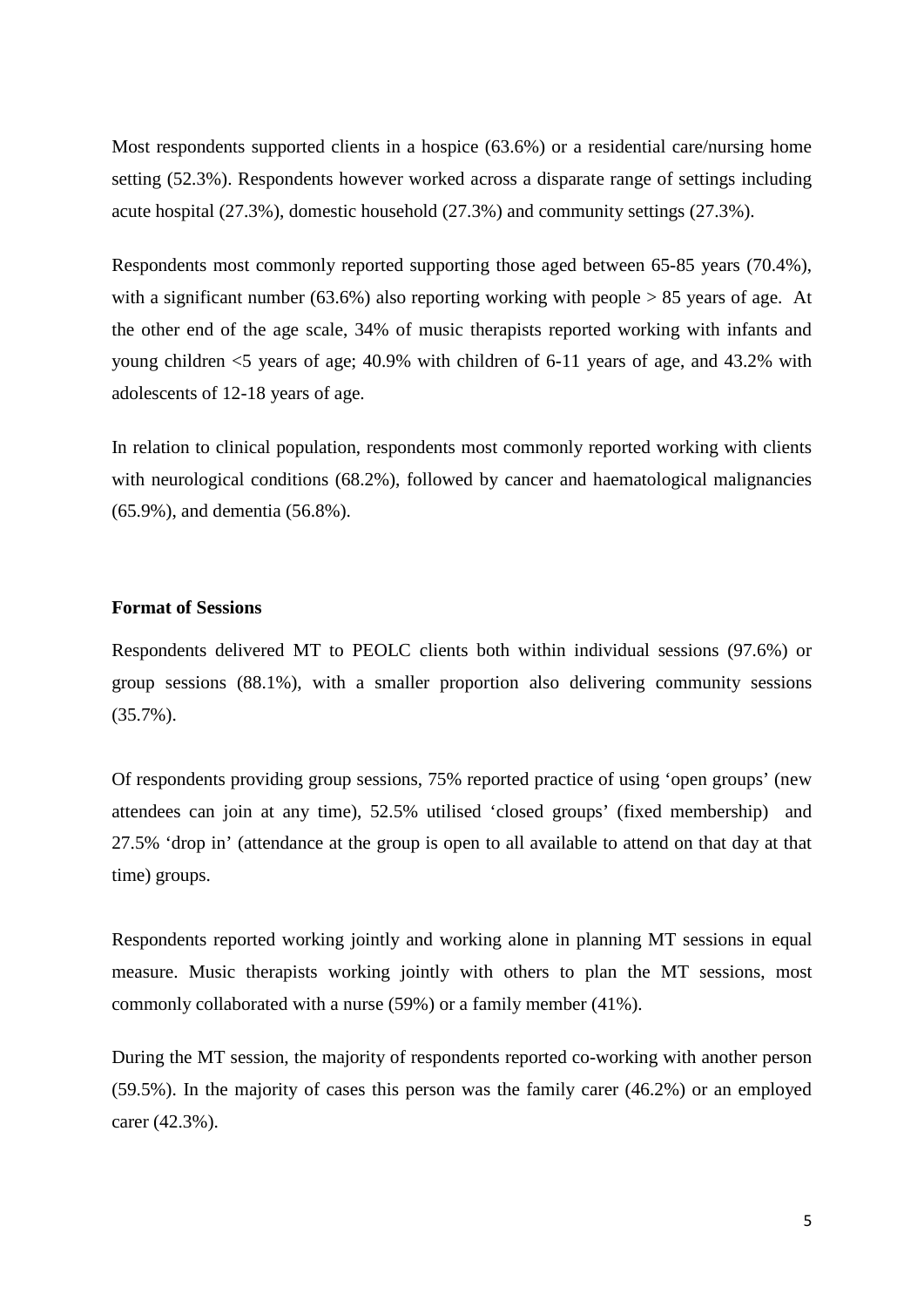A high proportion of respondents also reported work focused on the PEOLC family member and loved one (75.6%), mostly for pre-bereavement support (100%), at the time of passing (61.3%), and at post-bereavement (61.3%). Work with family members and loved ones entailed individual and joint sessions with the patient, supporting children who were facing the loss of a parent, supporting parents and siblings facing the loss of a child, preparation for funerals and memory making.

### **Therapeutic Approach**

A person-centred approach to MT (77.7%) was utilised by the majority of respondents. This was followed closely by a psychodynamic approach (70.5%). The majority of respondents (56.8%) reporting utilising a combination of therapeutic approaches in their practice with PEOLC clients. Less common approaches utilised by <5% of respondents included; phenomenological, Gestalt, behavioural, ecological and Guided Imagery and Music.

### **Therapeutic goals**

The most common therapeutic goal in working with PEOLC clients as cited by all respondents was supporting psychological needs (100%), followed by supporting quality of life (93%). The least common therapeutic goal was helping people to be as active as possible until death (34%).

#### **Perceived Impact**

The highest level of perceived impact from MT in relation to the PEOLC client was in relation to improving communication/ expression (95%), emotional (93%) and psychological (81%) wellbeing.

The majority of respondents believed MT to impact on a PEOLC setting by offering a space for feelings to be expressed and processed (95%). A large proportion also felt that MT supported relationships between clients and staff (85%), between clients (82.5%), between families and staff (67.5%) along with supporting staff who deliver palliative and end-of-life care (75%).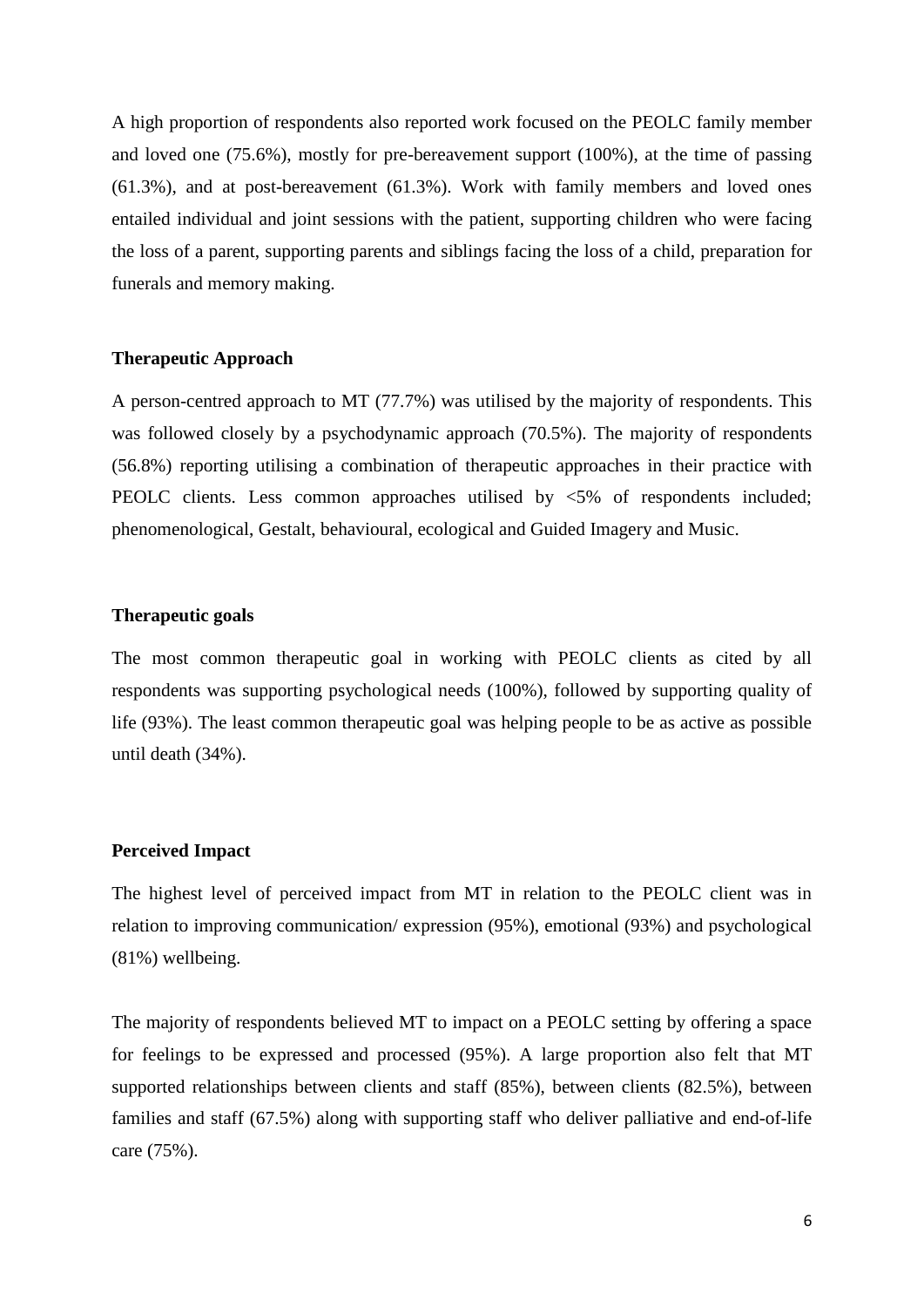#### **Measuring impact**

Measurement of impact was less well defined, with respondents referring to the use of a tool or quantitative measurements without specifying what they were. Perceived impact appeared to be largely intuitive, with respondents reporting observations of improvements in communication/expression of feelings, mood, pain levels, stress levels and breathing states. Other approaches to measuring impact included staff, patient and/or family feedback along with bespoke tools developed by the music therapist to measure clinical outcomes based on individual goals.

### **Training**

Just over half of respondents (54.5%) offered training to staff (75%), families/carers (21%), and music therapy students (21%) within their work setting. This training consisted mostly of introductions to MT, including the therapeutic approaches used for specific client groups.

# **DISCUSSION**

This service evaluation provides evidence on the current provision of music therapists working to support palliative and end of life care clients across the UK, not available until this point.

It is promising that the evaluation suggests an emergent workforce of music therapists in PEOLC across a range of settings, with the majority of music therapists reported to have started working in PEOLC within the last decade. The survey has a number of limitations, including the small number of respondents which may also reflect a poor response rate. However, it is marked that those responding report an apparent lack of statutory funding of MT provision in PEOLC.

The survey respondents commonly cited improving quality of life as a goal of care in their work with PEOLC clients. As yet the impact of MT on psychosocial outcomes in a general PEOLC population is unequivocal [4;5], providing an impetus for the conduct of rigorous trials in this area [9]. In addition is the finding that evaluation of existing music therapy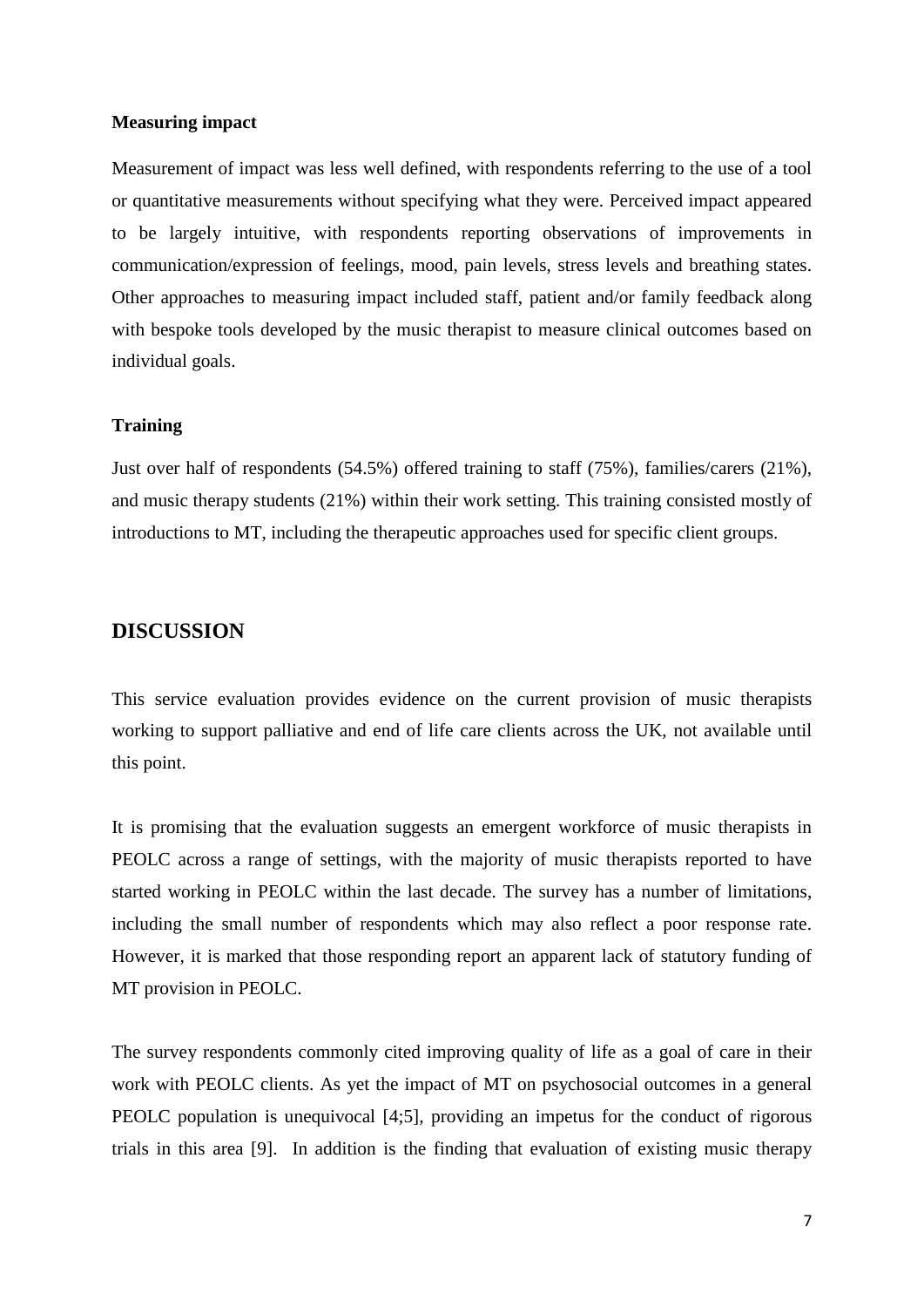services in PEOLC are largely based on informal feedback. This highlights the need for establishing the use of validated outcome measures in routine practice.

# **CONCLUSION**

Although promising that evidence suggests provision of MT in UK PEOLC settings to have increased in last decade, strengthening the evidence base for MT is necessary to encourage more consistent funding for this role.

# **ACKNOWLEDGEMENTS**

The posts of LGW, JMcE and CH are funded by Marie Curie. We would like to thank the members of BAMT for their efforts in responding to the survey.

## **COMPETING INTERESTS**

None to declare.

# **FUNDING**

None.

# **REFERENCES**

[1] World Health Organization. Cancer pain relief and palliative care. Technical Report Series 804.1990. whqlibdoc.who.int/trs/WHO\_TRS\_804.pdf Accessed 05 Feb 2016.

[2] Bunt, L. *Music therapy: An art beyond words*. New York; Routledge;1994.

[3] Bruscia KE. *Defining music therapy*. Gilsum, NH; Barcelona Publishers; 1998.